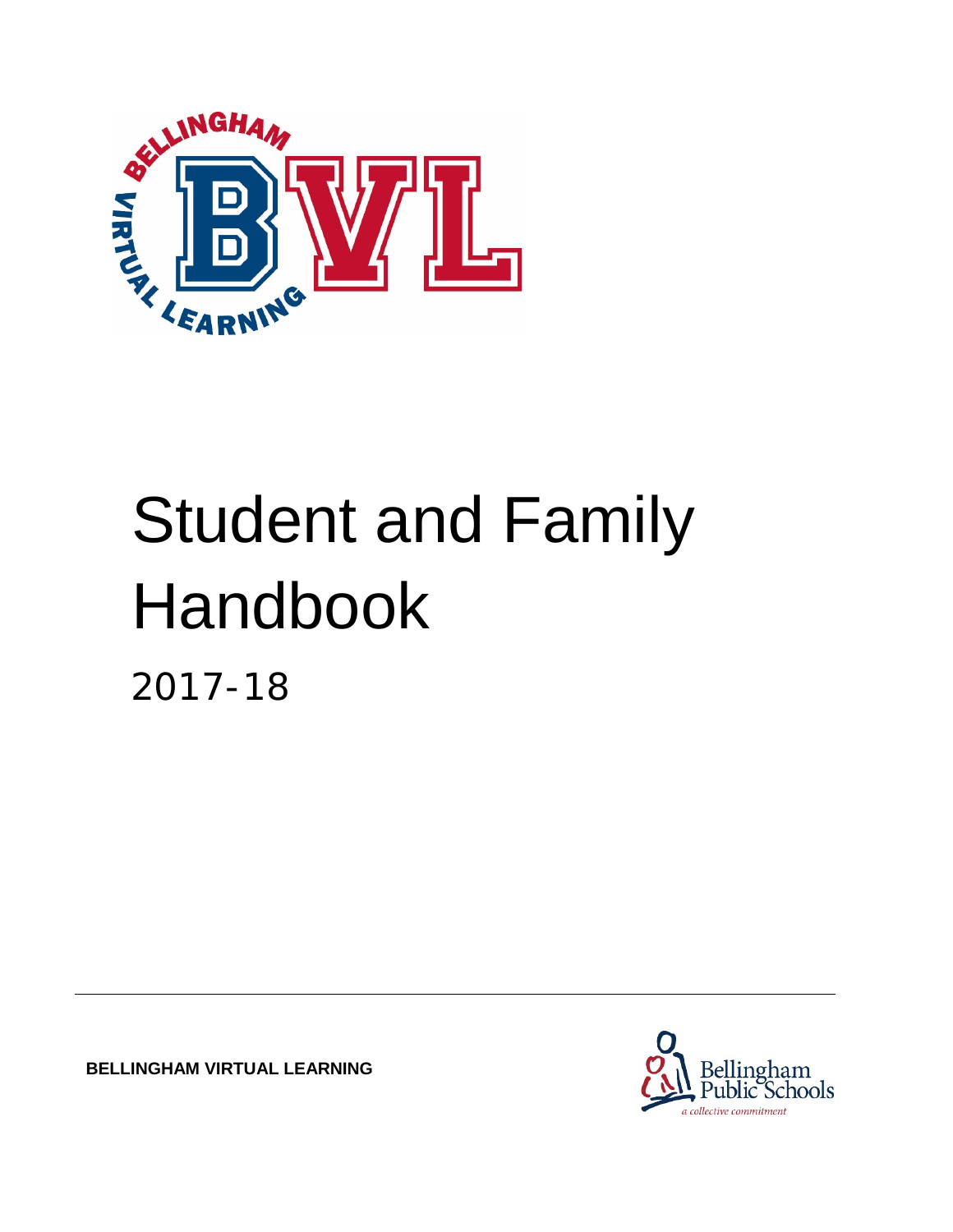# **Introduction**

Welcome to our community of online learners! Our goal is to help you be successful in your online courses so we developed this guide to help you get started as a BVL student. Below are some common questions that will help you and your family determine if taking an online course is right for you.

**What is BVL?** Bellingham Virtual Learning is a web-based educational program of Bellingham Public Schools that provides instructor-led online courses to high school students. Students can take courses that are not available at their high school as part of their regular schedule. Students can also complete additional courses on a fee-based system. BVL can be an ideal environment for a selfmotivated, independent learner who seeks on-line coursework that runs parallel with Bellingham Public Schools curriculum. Some online courses are taught by Spokane teachers as part of an agreement with Spokane Public Schools and Spokane Virtual Learning (SVL), while others are taught by Bellingham teachers through Spokane online curriculum or other supported online curriculum, such as Moodle.

**How is an online class/course similar and different from a brick and mortar class?** Unlike a brick and mortar class, online courses rarely ever meet with an instructor. All communication and learning is done electronically through texts, emails, blogs, etc. Similar to a brick and mortar class, there is a state-approved curriculum that the instructor guides students through during the course of a semester. Students are expected to maintain adequate progress. It's important to note that online courses are not for everyone. Students have to schedule time to work on their courses in order to be successful. Students should expect to put in an average of five hours weekly to maintain adequate progress in an online course.

**Is there a "profile" of what makes a student successful with on an online class?** Yes. Students who do well taking online courses typically possess the following:

- Good study habits
- Independent learning skills
- Enjoy reading and writing
- Ability to problem-solve and work through frustrations
- Solid organizational skills
- Intrinsic motivation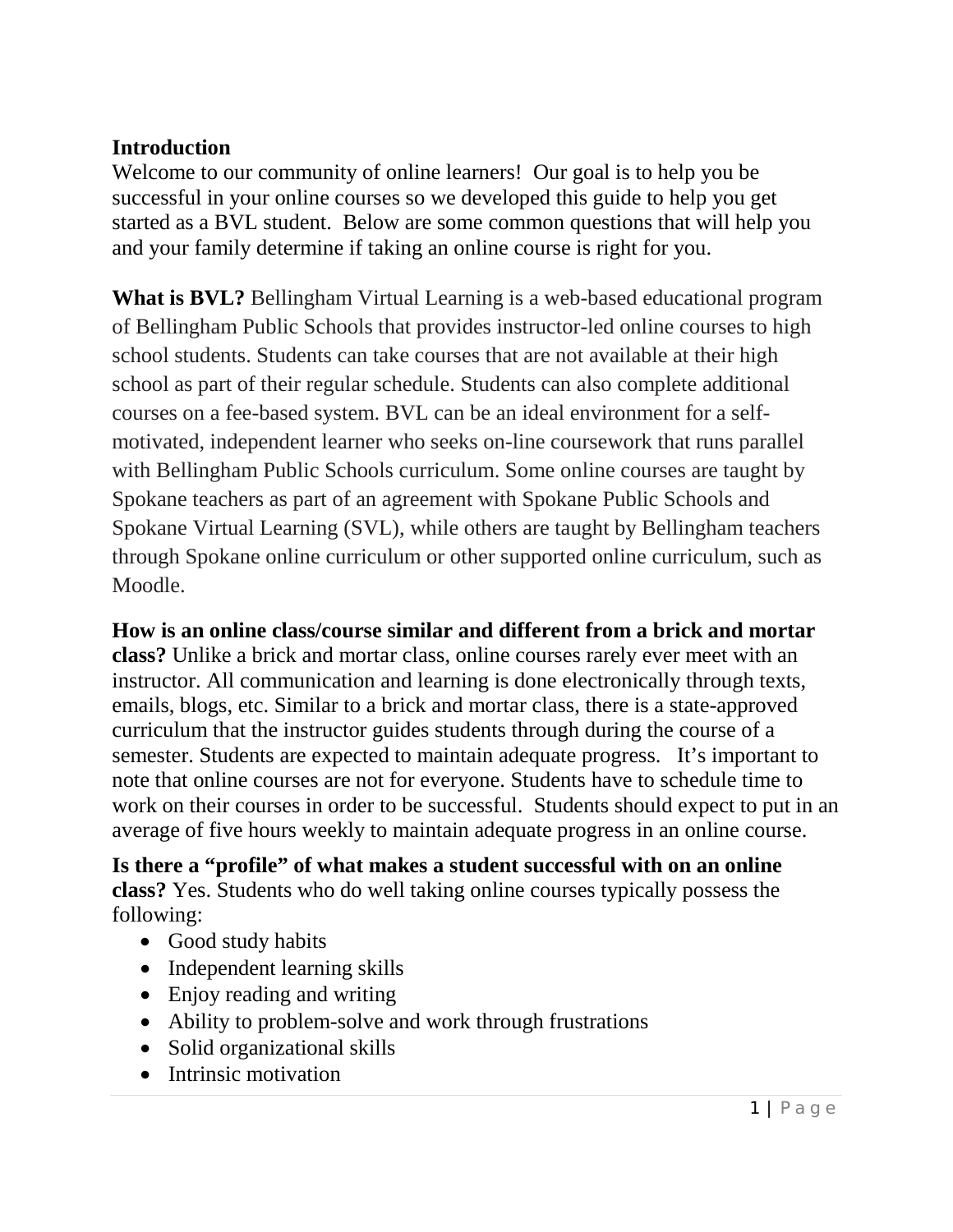In addition, successful students commit to completing at least one assignment per week, spend approximately five hours a week on each course, and maintain weekly contact with their instructor. Taking an online course is not necessarily easier than taking a brick and mortar class.

# **Are there State Laws that govern online courses?**

Yes- there are many state laws that govern online learning under the umbrella of Alternative Learning Education (ALE). Most significantly, Washington state law requires students to make adequate progress in their online courses in a timely manner (WAC 392-121-182).

Students enrolled in online courses are required to have weekly personal contact with their instructors. Contact is for instruction, review of assignments, testing, reporting of student progress or other learning activities. Here are some examples:

• An assignment/test/activity posted to Blackboard that an instructor grades and/or provides feedback on

- Email exchange with instructor
- Phone call with instructor
- Electronic exchange with instructor, discussion board, blog, Blackboard Instant Message

**What does adequate progress mean?** Adequate progress in an online course consists of two important components for students:

- 1. students taking online courses are required to have weekly contact with their online instructor.
- 2. students must maintain adequate progress that will be evaluated against progress benchmarks which are clearly defined in the course for each month.

At a minimum, students must turn in at least one assignment per week to maintain a status of "making monthly progress," but will need to complete ALL the assignments the instructor requires for each week in order to complete the course on time. Completing only one assignment per week will not be enough to finish the course in a semester. Please note: Bellingham Public Schools recommends students complete three to five assignments per week.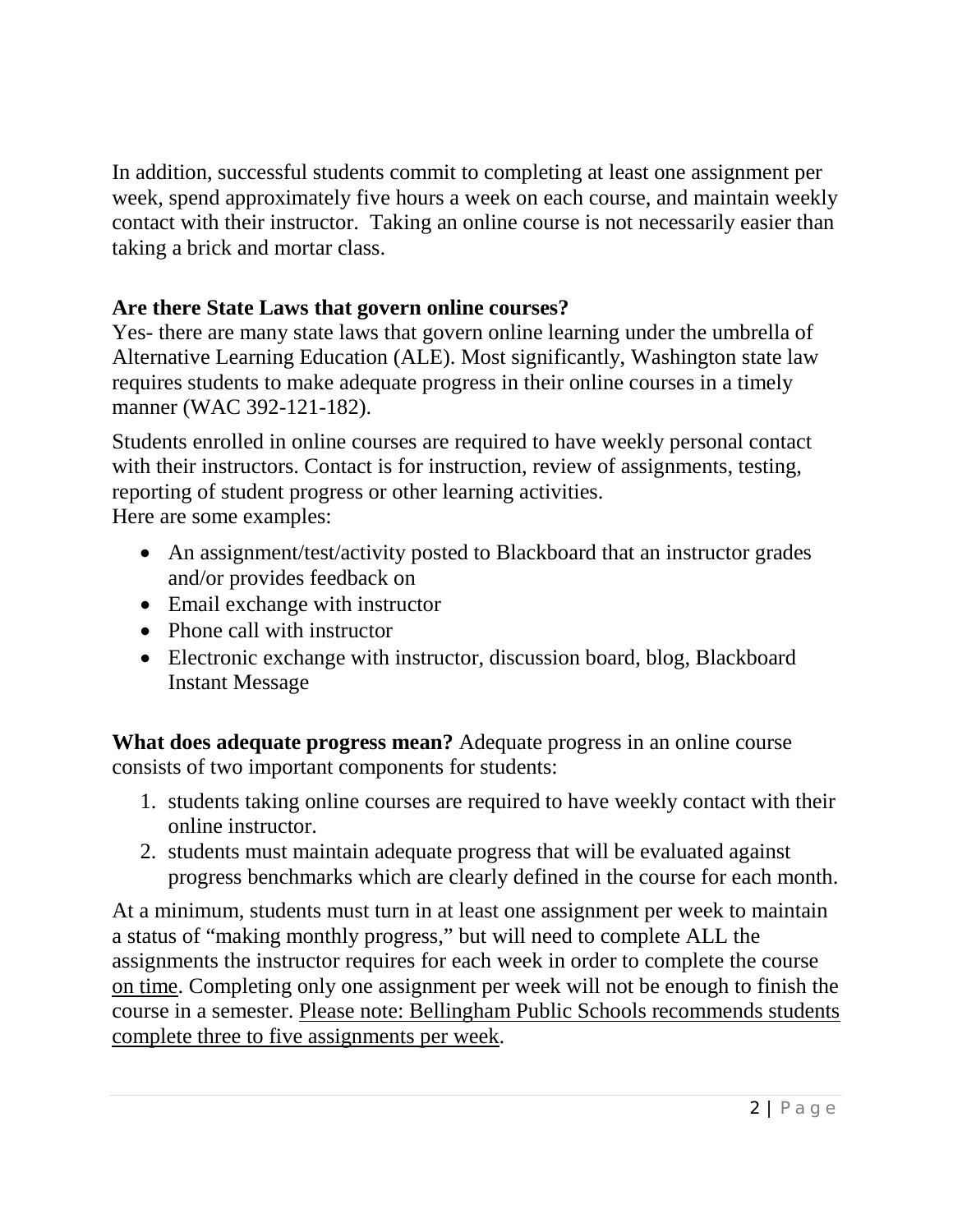# **What if I am not making adequate progress in my online course?**

If your progress is evaluated as non-satisfactory (for the previous month), your BVL instructor will create and implement a student success plan (or intervention plan) that you must acknowledge in order to remain enrolled in your BVL class. Students will have approximately until the next month's grading period to show adequate progress.

• Students who receive two Student Success Plans and do not show adequate progress may be dropped from their course by their home high school. Barring a special circumstance, such as a medical emergency, any student placed a third student success plan will be removed from the course and will not be able to enroll in a future BVL course.

#### **How is my progress monitored?**

Progress in online courses is monitored weekly and monthly.

- Weekly: You and your parent/guardians will receive a progress report electronically from the online instructor every Friday, based on benchmarks specific to the course.
- Monthly: Students' progress is also evaluated at the end of each month to determine satisfactory vs. non-satisfactory for the month as a whole, based on benchmarks specific to the course. Students, parent/guardians and counselors will receive this monthly progress report at the end of every month. If you are behind in your course, increasing the amount of time/effort put into coursework and communicating your plans with your instructor is recommended.

#### **What is the role of my high school's counselor and student success**

**coordinator?** High school counselors are responsible for ensuring students' online courses meet requirements for high school diploma. The student success coordinator at each high school will help students get set up with your online course and orient you to Blackboard, etc.

## **Do I need my own personal computer to take an online course?**

Students are not required to have their own personal device to take an online course. However, students are signing up for an online course and need access to technology in order to be successful. It is the students' responsibility to access a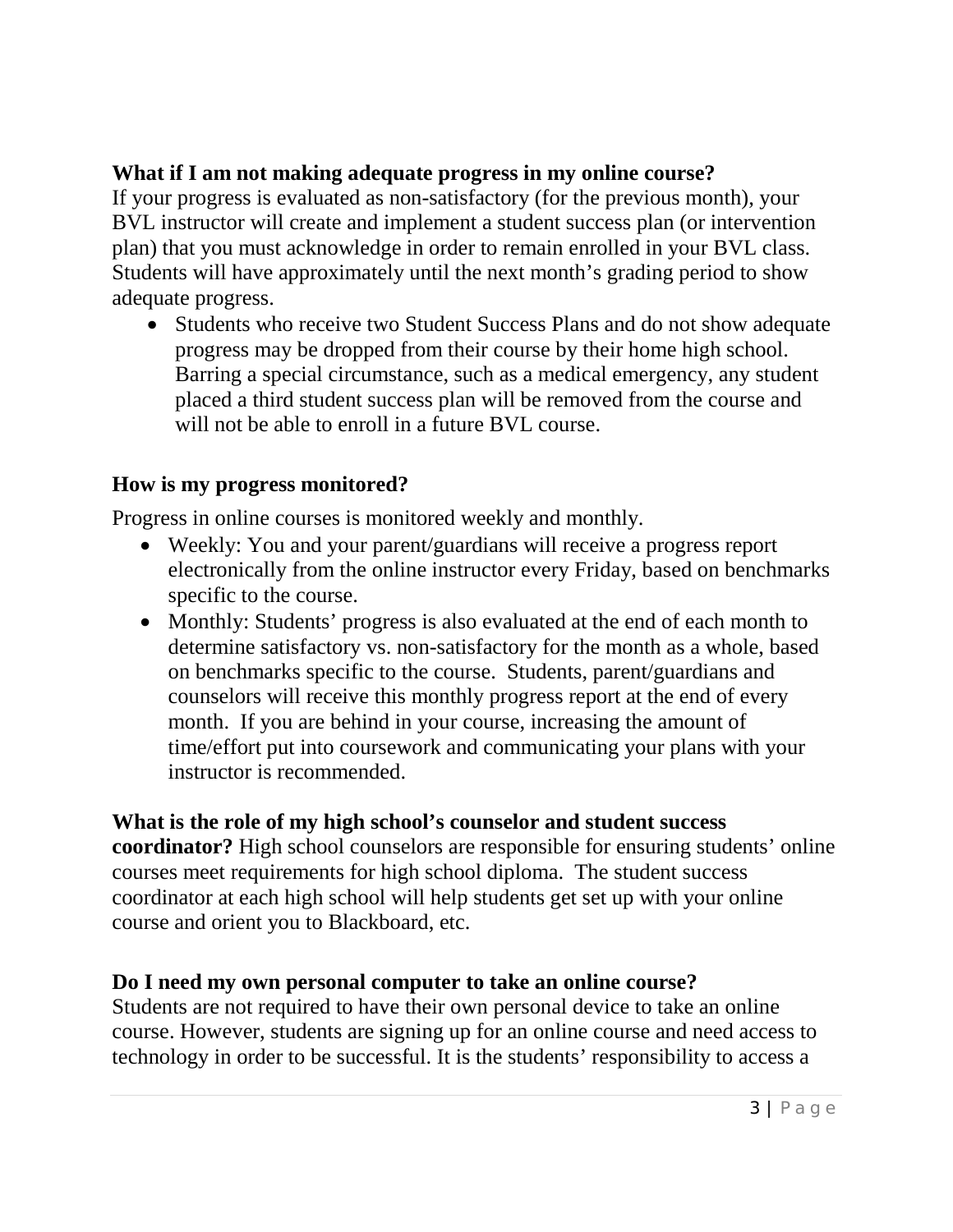device. Students can use any of the following resources to stay on task in coursework:

- Computer at your home school
- Computer at the public library
- Computer at a friend or relative's house

#### **What courses are offered?**

Spokane Virtual Learning (SVL) offers hundreds of courses. To view the curriculum, go to: [www.spokanevirtual.com.](http://www.spokanevirtual.com/)

Bellingham Public Schools reserves the right to limit courses to students. Generally, students can take courses online that are not available at their high school as a part of their regular schedule. See your high school counselor for more information about these limitations.

## **How do I sign up?**

If you are interested in taking a BVL course, meet with your high school counselor.

#### **How can parents support students in online classes?**

- Ensure your student has a device that will enable access to the internet
- Set up a Parent Observer Account and learn how to monitor your student's online progress, check grades, etc.
- Ensure your student is making adequate progress each week
- Assist in creating a daily routine and organization system for your student

**What is the BVL Student Communication Contract?** This BVL contract is an agreement giving online instructors and students the understanding that they will be communicating using electronic devices for the educational purposes of the program. The parent/student contract is located on last page of this document.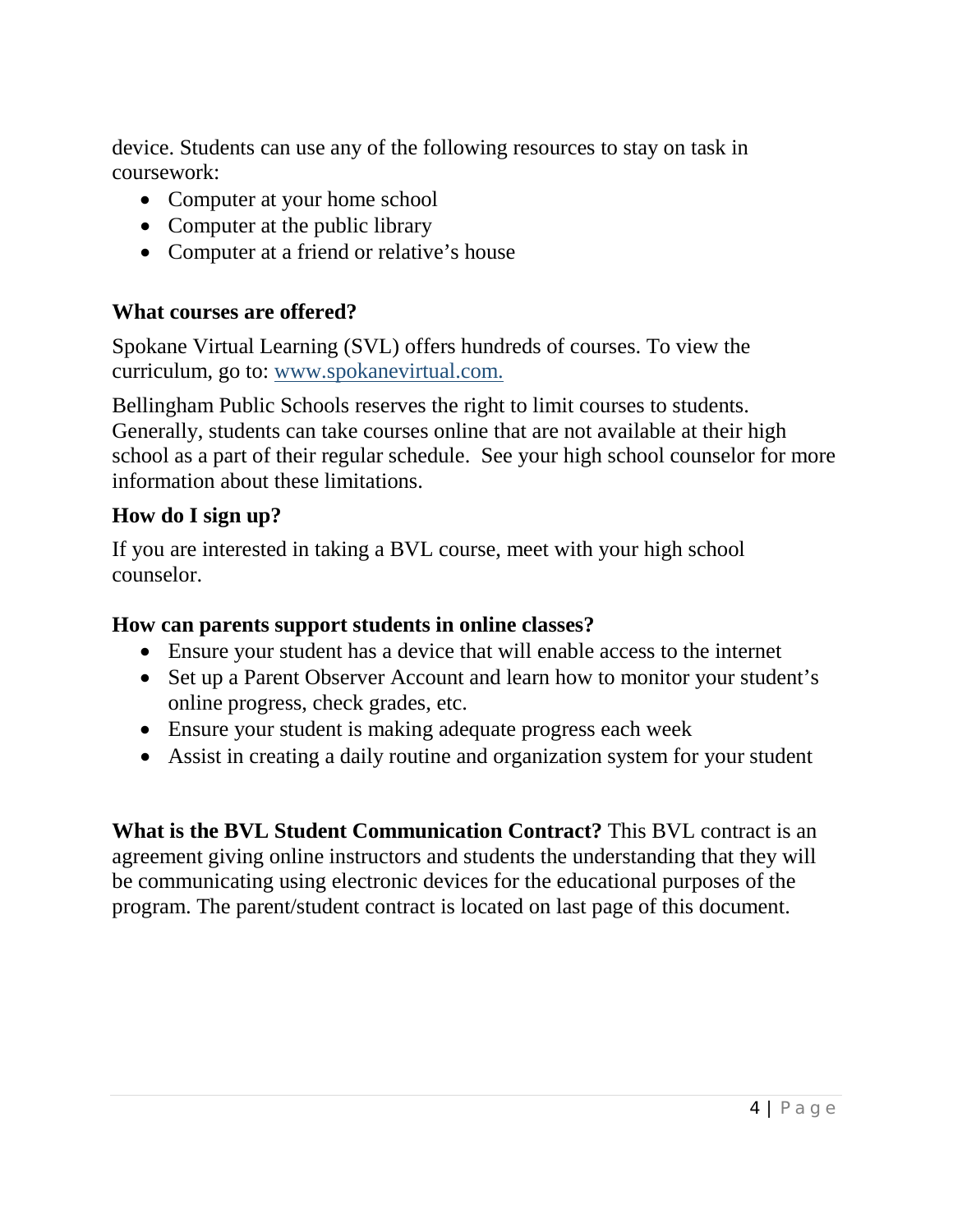# **Bellingham Virtual Learning Student Communication Agreement**

All direct communication between Bellingham Virtual Learning staff/instructors and students shall be for educational purposes of the program. BVL staff and instructors may initiate communication to student cell phones with the permission of the student's parent/guardian.

Your signature below authorizes BVL staff and instructors to communicate directly with your student at the number provided via text, voice call and email. Your signature also acknowledges any charges incurred as a result of the above communication on your student's cell phone are not the responsibility of BVL or Bellingham Public Schools.

The duration of the agreement is for the 2017-18 school year of the signature date through August 2018.

#### **Approval of Consent**

 $\Box$  I give permission for my son/daughter to receive direct communication from BVL staff and instructors.

| Circle Student's Home High School: | <b>BHS</b> | <b>SHS</b> | <b>SQHS</b> | <b>OHS</b> |
|------------------------------------|------------|------------|-------------|------------|

#### Academic Honesty:

Academic integrity and honesty are paramount to online courses just as they are to brick and mortar classes. Students enrolled in a BVL online course will be expected to comply with Spokane Public Schools Policy of Academic Honesty.

The policy can be found on the SVL website here at: <http://www2.spokaneschools.org/onlinelearning/policies.php>